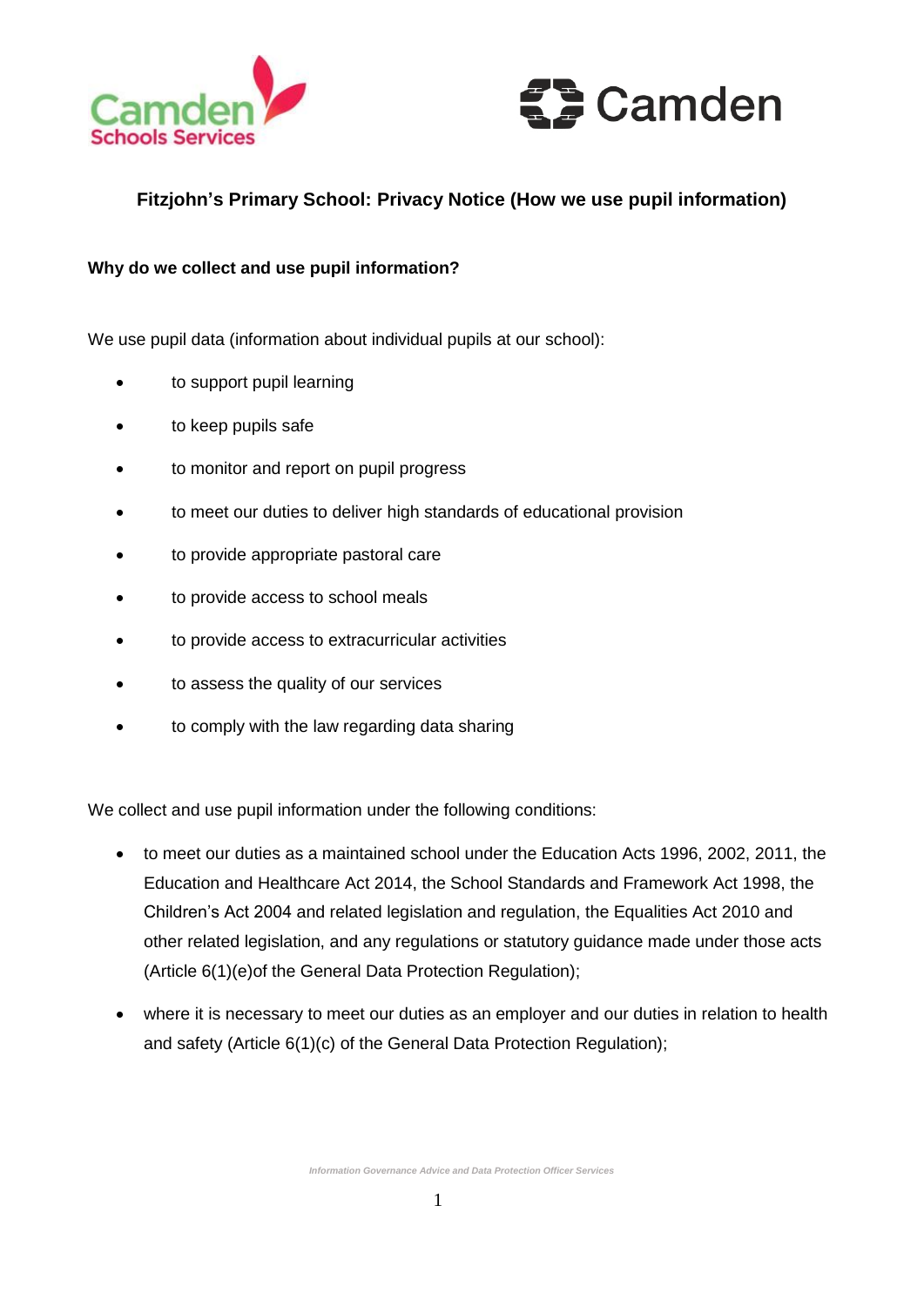



- where it is necessary to protect the pupil's vital interests (if there is a medical emergency and consent cannot be obtained, for example) (Article 9 (2) (c) of the General Data Protection Regulation)
- where it is necessary for the defence of a legal claim or potential legal claim (Article 9 (2) (d) of the General Data Protection Regulation)
- As a result of your explicit consent to the use (Article 6 (1) (a). We do not require consent for the majority of the data we collect as the school is a public authority carrying out its duties under law. Where we do require your consent for the processing or collection of your child's data, we will advise you of this in advance and will not use this data without your consent.

# **Collecting pupil information**

Whilst the majority of pupil information you provide to us is mandatory, some of it is provided to us on a voluntary basis. In order to comply with the General Data Protection Regulation, we will inform you whether you are required to provide certain pupil information to us or if you have a choice in this.

# **The categories of pupil information that we collect, hold and share include:**

- Personal information (such as the pupil's name, their unique pupil number, address and parental contact details)
- Characteristics (such as the pupil's ethnicity, the language they speak at home, their nationality, country of birth and their eligibility for free school meals)
- Attendance information (such as sessions attended, number of absences and the reasons given for absence)
- Assessment information (such as the pupil's performance in statutory tests)
- Information about the pupil's behaviour and any sanctions imposed
- Information about any Special Educational Needs the pupil may have and the measures in place to assist them and information shared with us by other public authorities in relation to this
- Information about any relevant medical conditions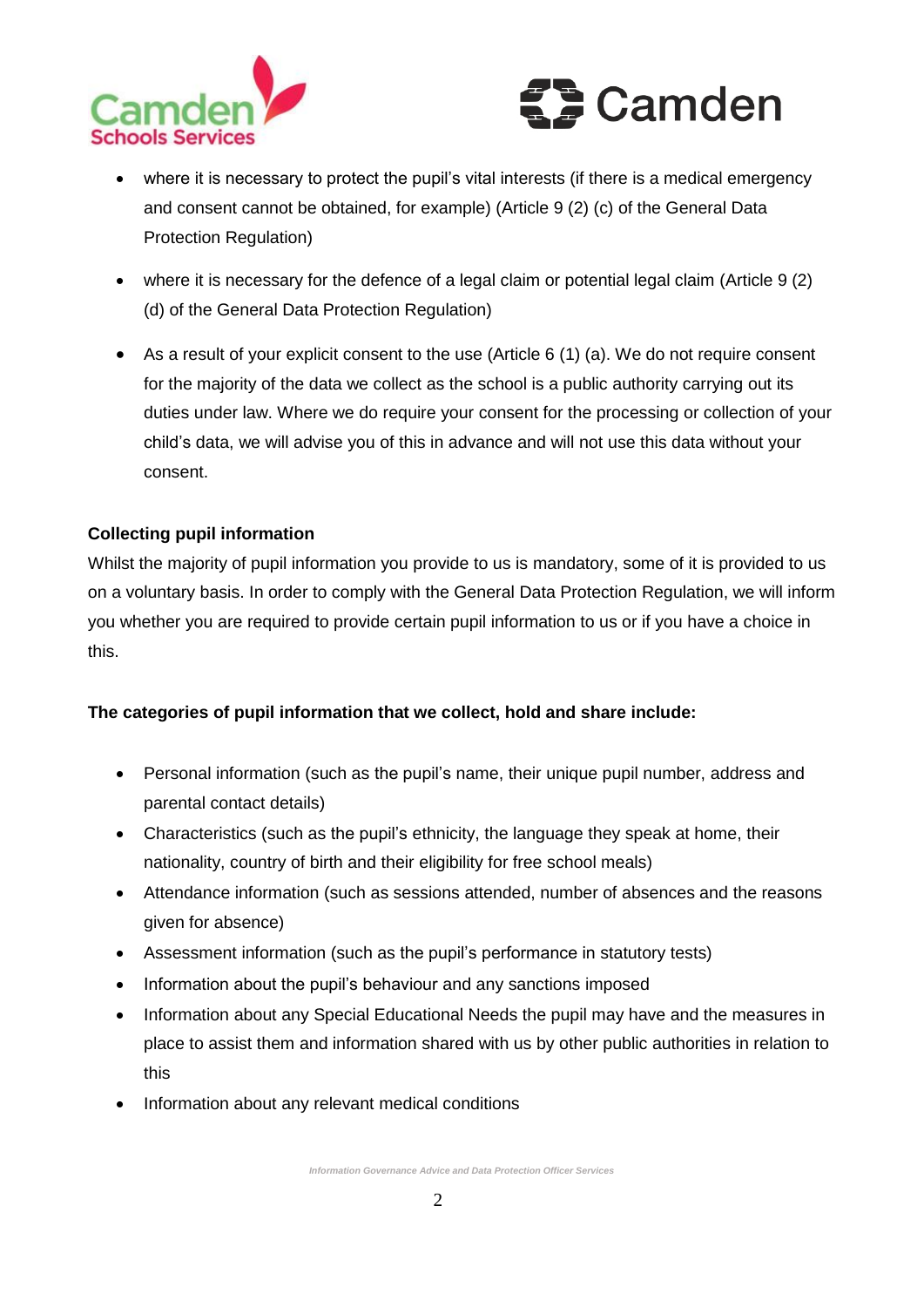



- Information about accidents and ill-health that the pupil has experienced on the school site
- Information about any additional services (e.g. clubs) that the child has accessed.
- Information shared with us by other public authorities regarding child protection

# **Storing pupil data**

We hold pupil data for as short a time as possible that is consistent with our statutory and legal obligations. We use the Information and Record Management Society's Toolkit for Schools to inform our decisions on retention period. We ensure that we have adequate protection in place for pupil data, whether this is stored in electronic format or in hard copy. We ensure our staff have training on their duties in relation to information security. We transfer the pupil's Educational Record to their next school when they leave.

# **Who do we share pupil information with?**

We routinely share pupil information with:

- The school that the pupil attends after leaving us
- the London Borough of Camden (as the local authority and as a result of contracts in place for services with them)
- Camden Learning, who are contracted by the London Borough of Camden to provide educational and professional support to schools and to promote high standards of educational provision within Camden
- the Department for Education (DfE)
- the NHS

We also have in place contracts with third parties who process pupil data on our behalf. These are:

- Catering Contract Caterlink
- IT systems LGFL, RM Integris, Schools Cash Office

In each case, our contract with the provider ensures that the data is only used for the purposes for which it was collected by us and that appropriate security measures are in place.

# **Why we share pupil information**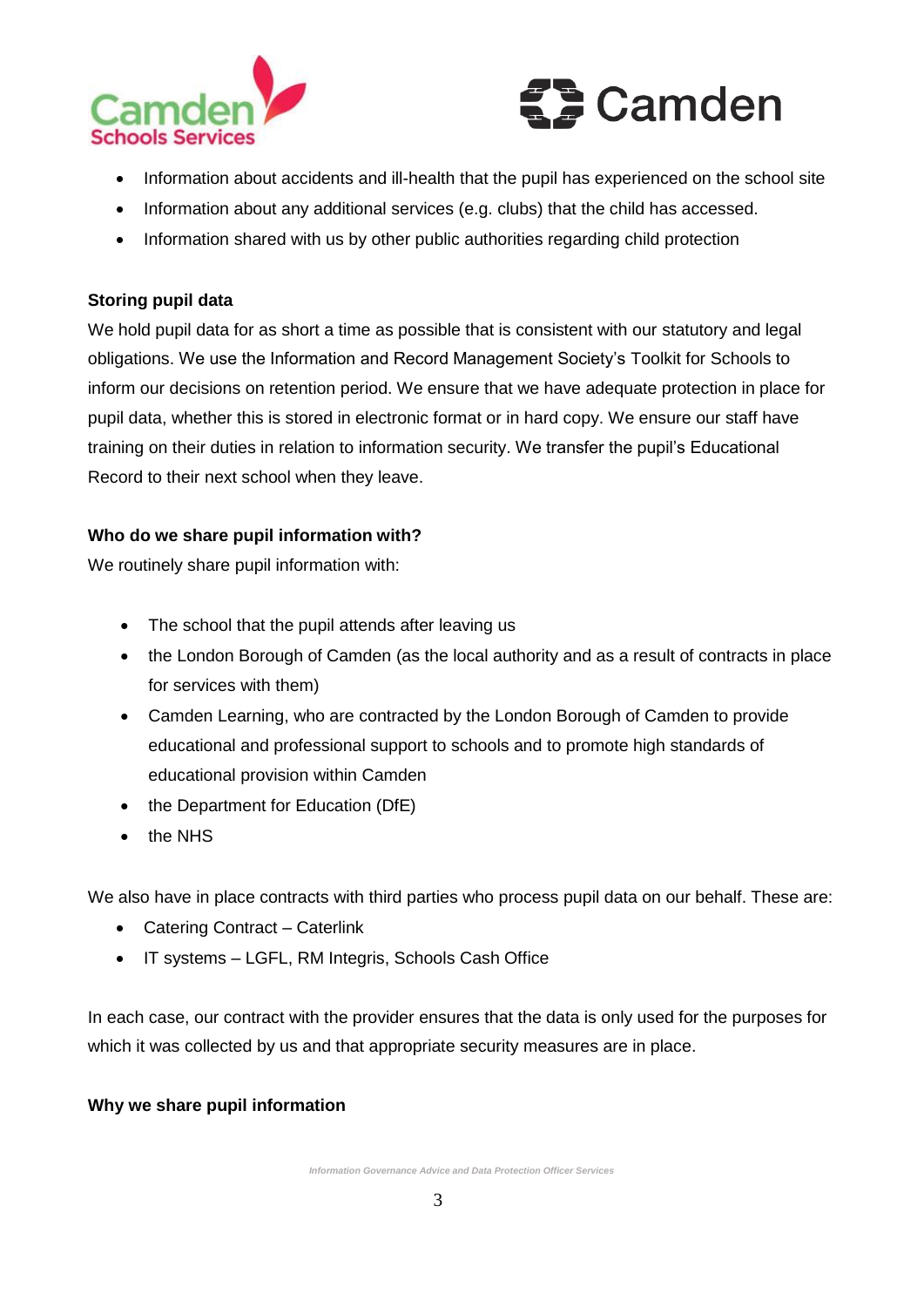



We do not share information about our pupils with anyone without consent unless the law and our policies allow us to do so. The law allows us to share data with third parties, such as those listed above, where they are carrying out duties for the school and appropriate controls are in place.

We share pupils' data with the Department for Education (DfE) and the local authority (London Borough of Camden) on a statutory basis. This data sharing underpins school funding and educational attainment policy and monitoring. We are required to share information about our pupils with our local authority (LA) and the Department for Education (DfE) under section 3 of The Education (Information About Individual Pupils) (England) Regulations 2013.

We will also share data with other agencies in line with our duties in relation to safeguarding and child protection with other agencies.

#### **Data collection requirements:**

To find out more about the data collection requirements placed on us by the Department for Education (for example; via the school census) go to [https://www.gov.uk/education/data-collection](https://www.gov.uk/education/data-collection-and-censuses-for-schools)[and-censuses-for-schools.](https://www.gov.uk/education/data-collection-and-censuses-for-schools)

#### **The National Pupil Database (NPD)**

The NPD is owned and managed by the Department for Education and contains information about pupils in schools in England. It provides invaluable evidence on educational performance to inform independent research, as well as studies commissioned by the Department. It is held in electronic format for statistical purposes. This information is securely collected from a range of sources including schools, local authorities and awarding bodies.

We are required by law, to provide information about our pupils to the DfE as part of statutory data collections such as the school census and early years' census. Some of this information is then stored in the NPD. The law that allows this is the Education (Information About Individual Pupils) (England) Regulations 2013.

To find out more about the pupil information we share with the department, for the purpose of data collections, go to [https://www.gov.uk/education/data-collection-and-censuses-for-schools.](https://www.gov.uk/education/data-collection-and-censuses-for-schools)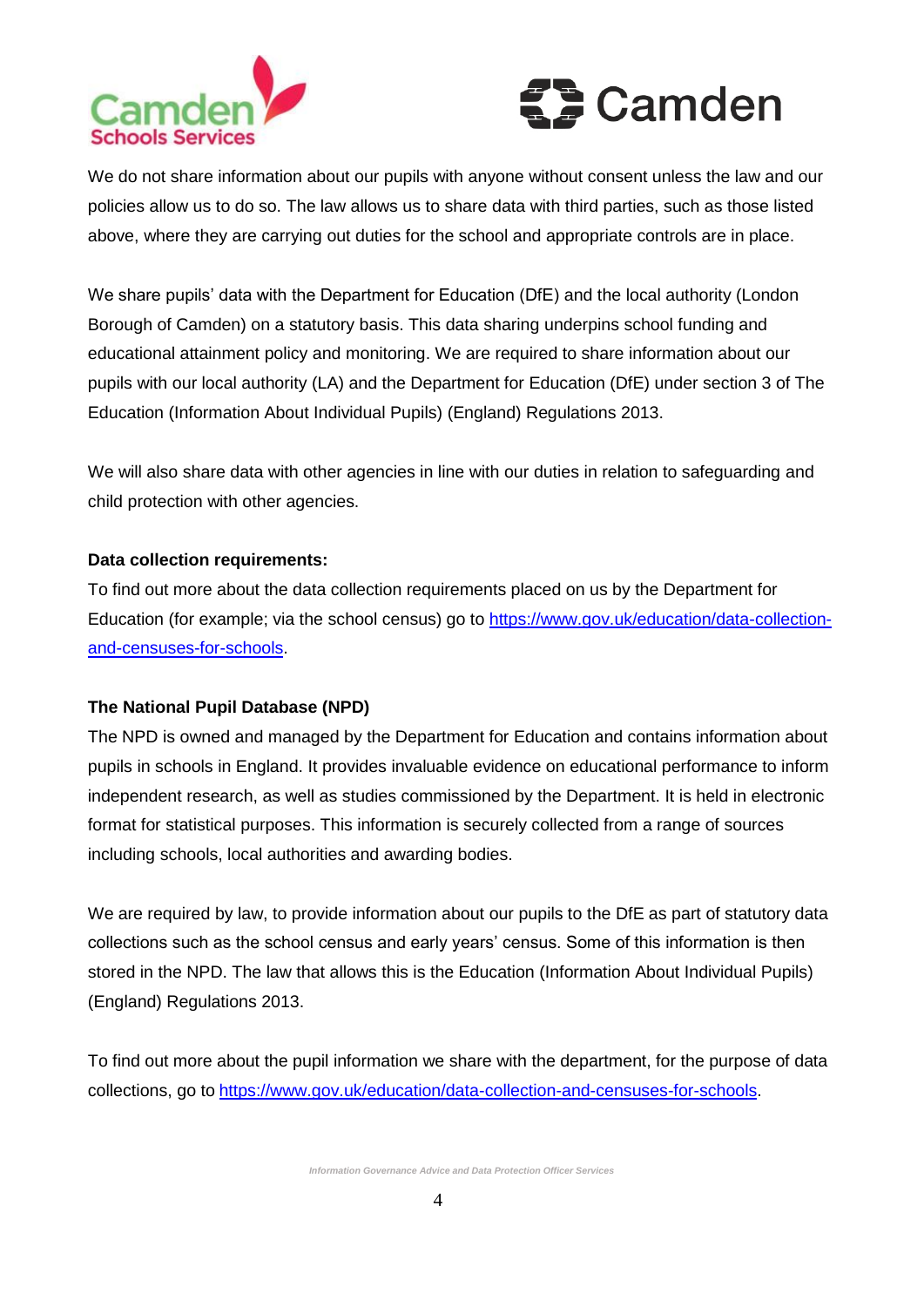



To find out more about the NPD, go to [https://www.gov.uk/government/publications/national-pupil](https://www.gov.uk/government/publications/national-pupil-database-user-guide-and-supporting-information)[database-user-guide-and-supporting-information.](https://www.gov.uk/government/publications/national-pupil-database-user-guide-and-supporting-information)

The department may share information about our pupils from the NPD with third parties who promote the education or well-being of children in England by:

- conducting research or analysis
- producing statistics
- providing information, advice or guidance

The Department has robust processes in place to ensure the confidentiality of our data is maintained and there are stringent controls in place regarding access and use of the data. Decisions on whether DfE releases data to third parties are subject to a strict approval process and based on a detailed assessment of:

- who is requesting the data
- the purpose for which it is required
- the level and sensitivity of data requested: and
- the arrangements in place to store and handle the data

To be granted access to pupil information, organisations must comply with strict terms and conditions covering the confidentiality and handling of the data, security arrangements and retention and use of the data.

For more information about the department's data sharing process, please visit: <https://www.gov.uk/data-protection-how-we-collect-and-share-research-data>

For information about which organisations the department has provided pupil information, (and for which project), please visit the following website: <https://www.gov.uk/government/publications/national-pupil-database-requests-received>

To contact DfE:<https://www.gov.uk/contact-dfe>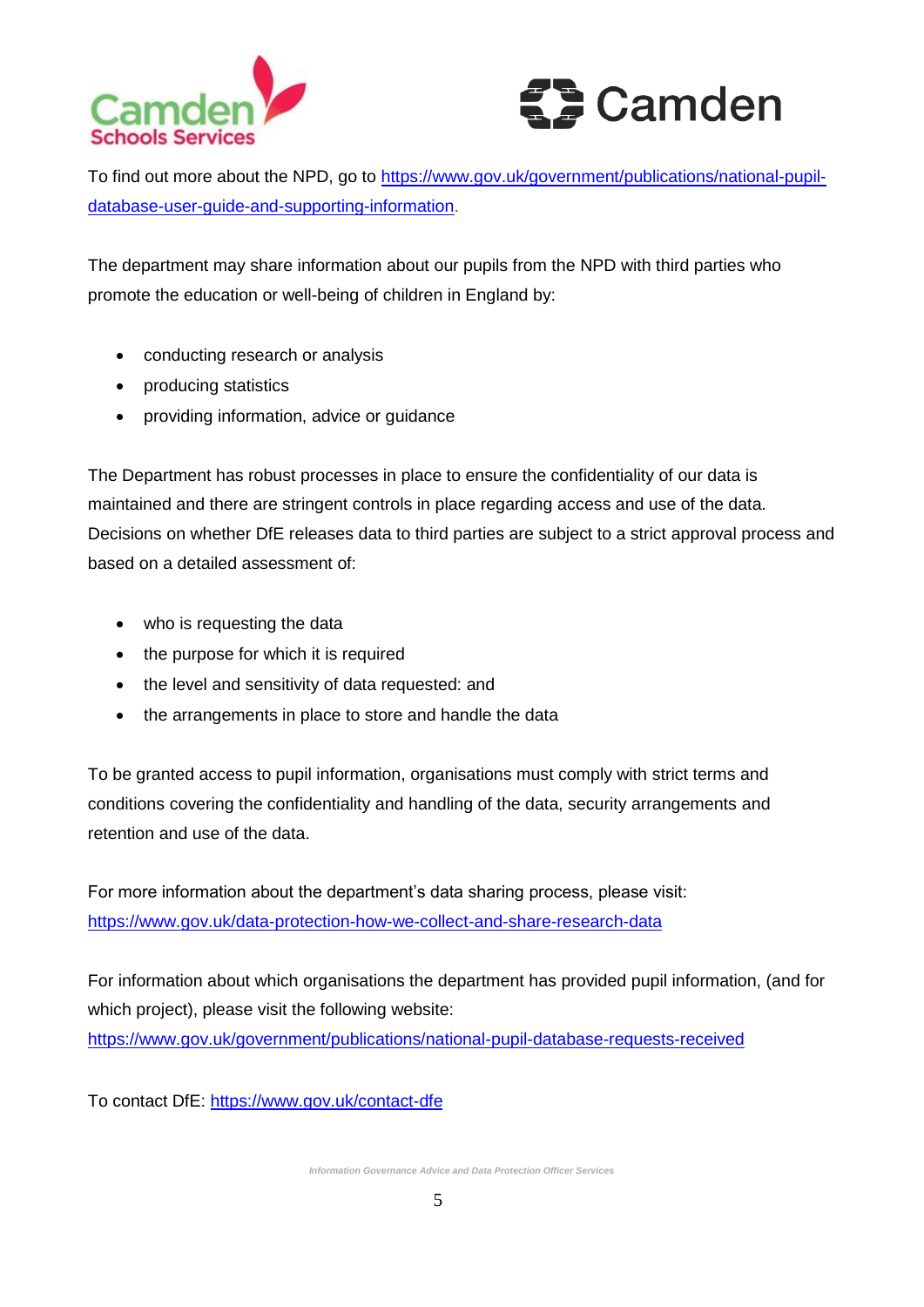



#### **Information about parents and carers**

We also collect information about parents to meet our legal duties set out above. Typically, this data includes

- Name
- Contact details including e-mail, telephone number and address
- Relationship with the pupil
- Information about financial payments made to the school
- Information held in relation to the school's statutory responsibilities, including in respect of safeguarding and child protection, equalities, health and safety and special educational needs

We use data (information about parents at our school):

- to support pupil learning
- to keep pupils safe
- to monitor and report on pupil progress
- to meet our duties to deliver high standards of educational provision
- to provide appropriate pastoral care
- to provide access to school meals
- to provide access to extracurricular activities
- to assess the quality of our services
- to comply with the law regarding data sharing
- to collect payment for optional services provided by the school

We collect and use parent information under the following conditions:

 to meet our duties as a maintained school under the Education Acts 1996, 2002, 2011, the Education and Healthcare Act 2014, the School Standards and Framework Act 1998, the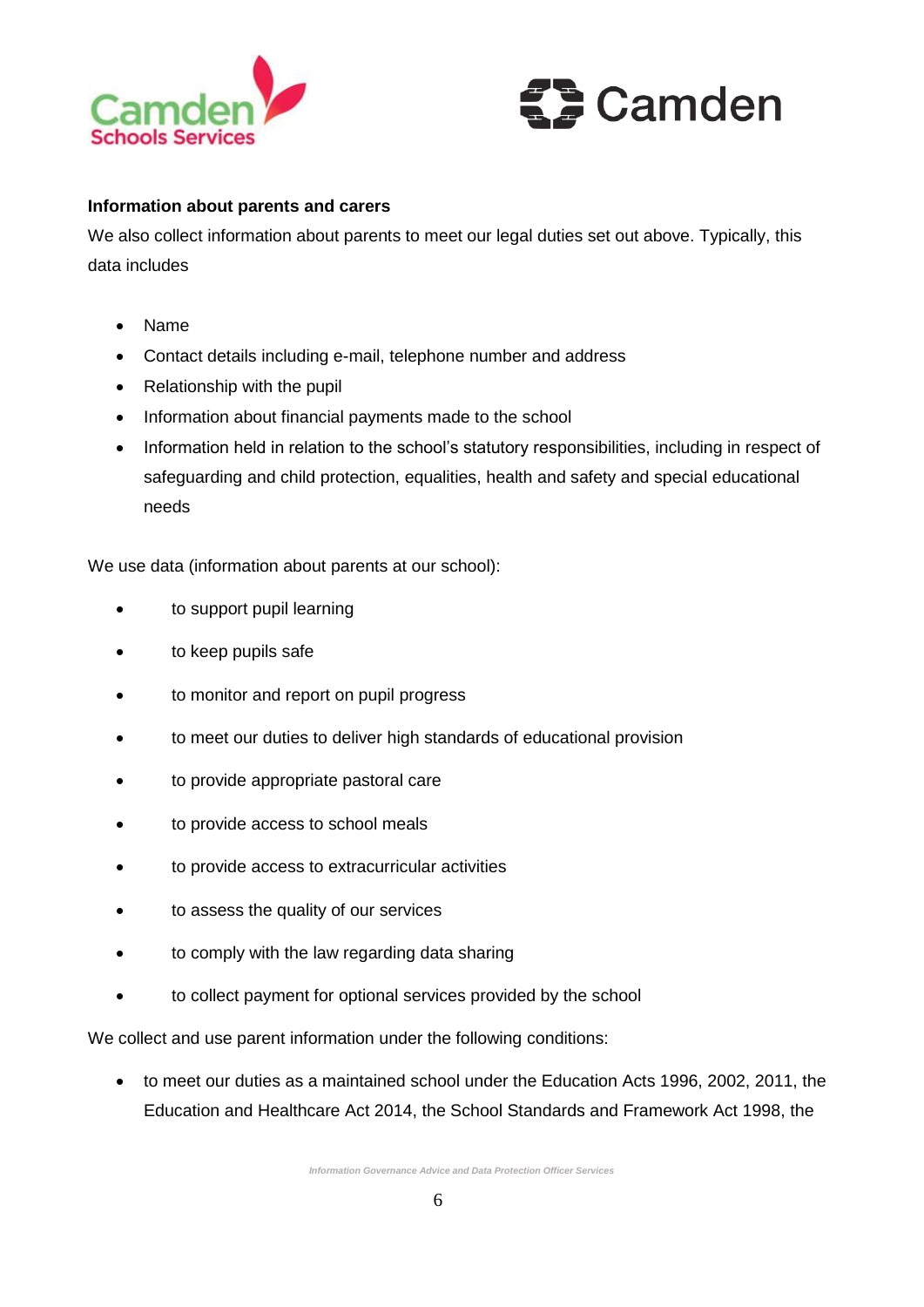



Children's Act 2004 and related legislation and regulation, the Equalities Act 2010 and other related legislation, and any regulations or statutory guidance made under those acts (Article 6(1)(e)of the General Data Protection Regulation);

- where it is necessary to meet our duties as an employer and our duties in relation to health and safety (Article 6(1)(c) of the General Data Protection Regulation);
- where it is necessary for the defence of a legal claim or potential legal claim (Article 9 (2) (d) of the General Data Protection Regulation)
- as a result of your explicit consent to the use (Article 6 (1) (a). We do not require consent for the majority of the data we collect as the school is a public authority carrying out its duties under the law. Where we do require your consent for the processing or collection of your child's data, we will advise you of this in advance and will not use this data without your consent.

# **Your rights in relation to your personal data**

Under data protection legislation, parents and pupils have the right to request access to information about them that we hold. To make a request for your personal information, or be given access to your child's educational record, contact the School Business Manager on 020 7435 9797.

You also have the right to:

- object to processing of personal data that is likely to cause, or is causing, damage or distress
- prevent processing for the purpose of direct marketing
- object to decisions being taken by automated means
- in certain circumstances, have inaccurate personal data rectified, blocked, erased or destroyed; and
- claim compensation for damages caused by a breach of the Data Protection regulations

We do not take decisions by automated means and do not undertake direct marketing to pupils.